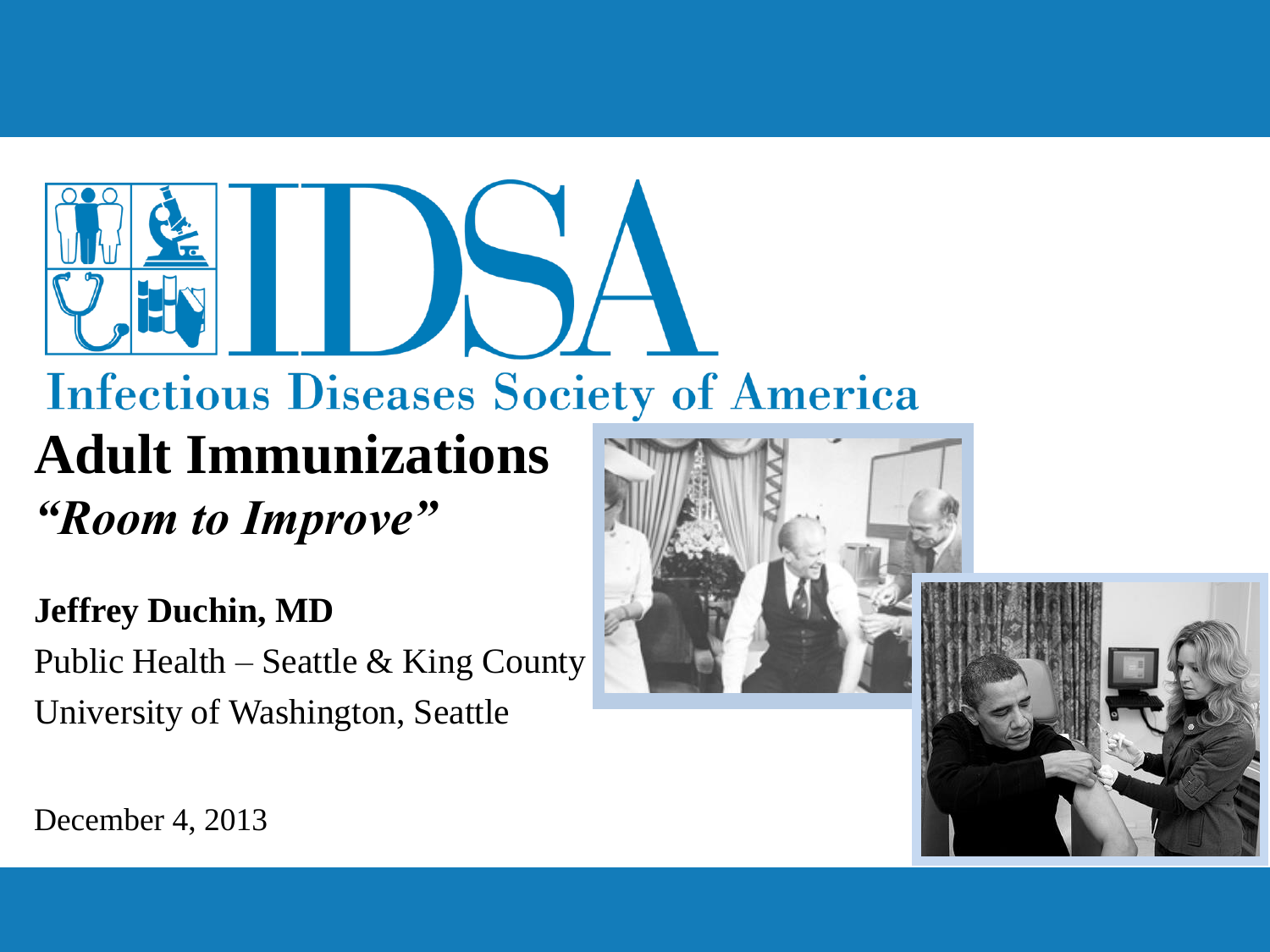## Infectious Diseases Society of America (IDSA)

- IDSA represents over 10,000 physicians and scientists specializing in infectious disease patient care, research, and prevention.
- Reducing preventable illnesses, hospitalizations and deaths through immunization of adults and persons of all ages is a long standing priority for our members and our organization.
	- IDSA's "Actions to Strengthen Adult and Adolescent Immunization Coverage in the United States" outlines principles for increasing adult immunization:<http://cid.oxfordjournals.org/content/44/12/e104.full>.
	- IDSA is an organizing sponsor of the National Adult & Influenza Immunization Summit (NAIIS), a diverse group of stakeholders devoted to advancing policies to improve adult vaccine coverage.

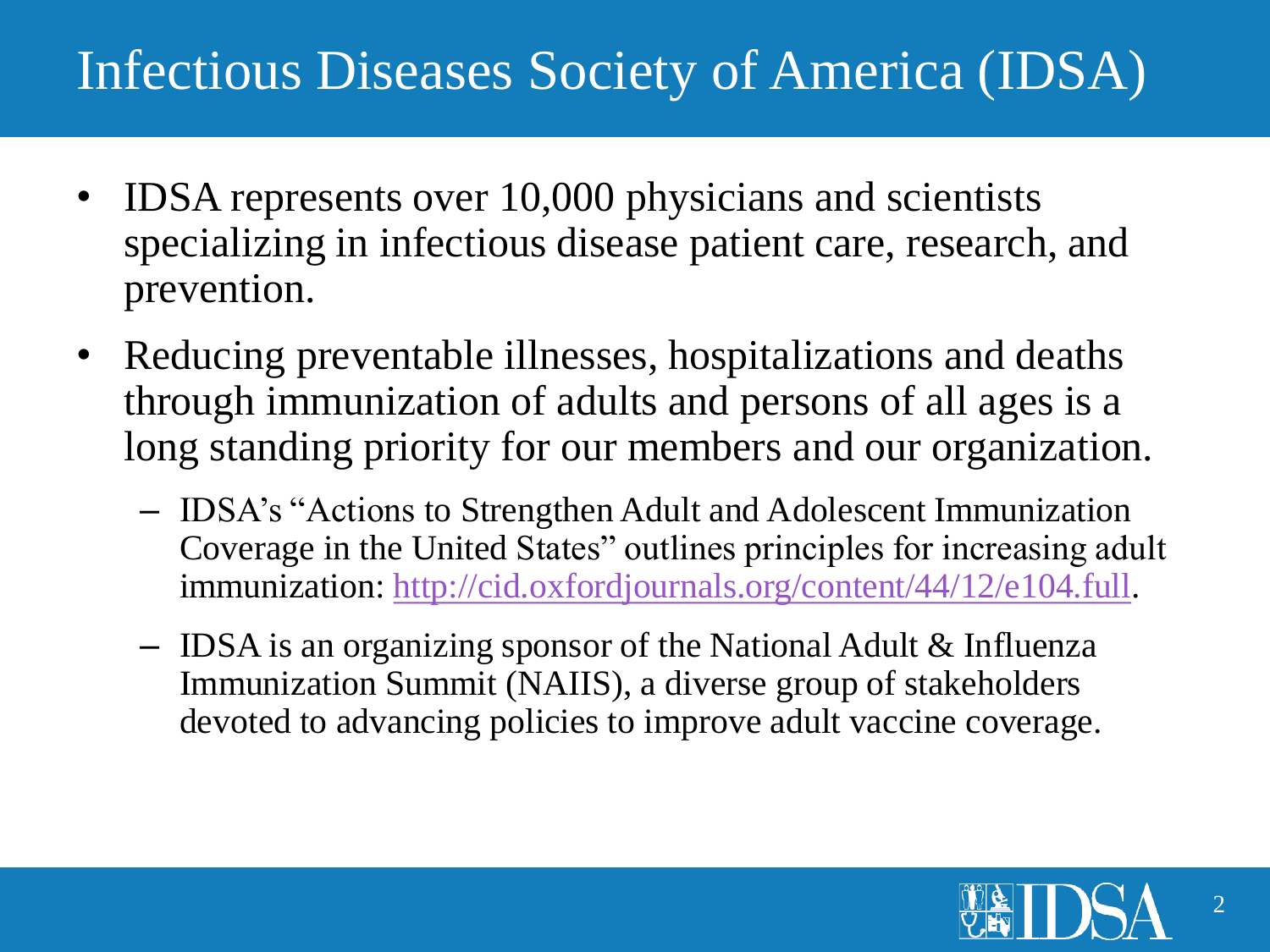

# What Vaccines Do Older Adults Need?

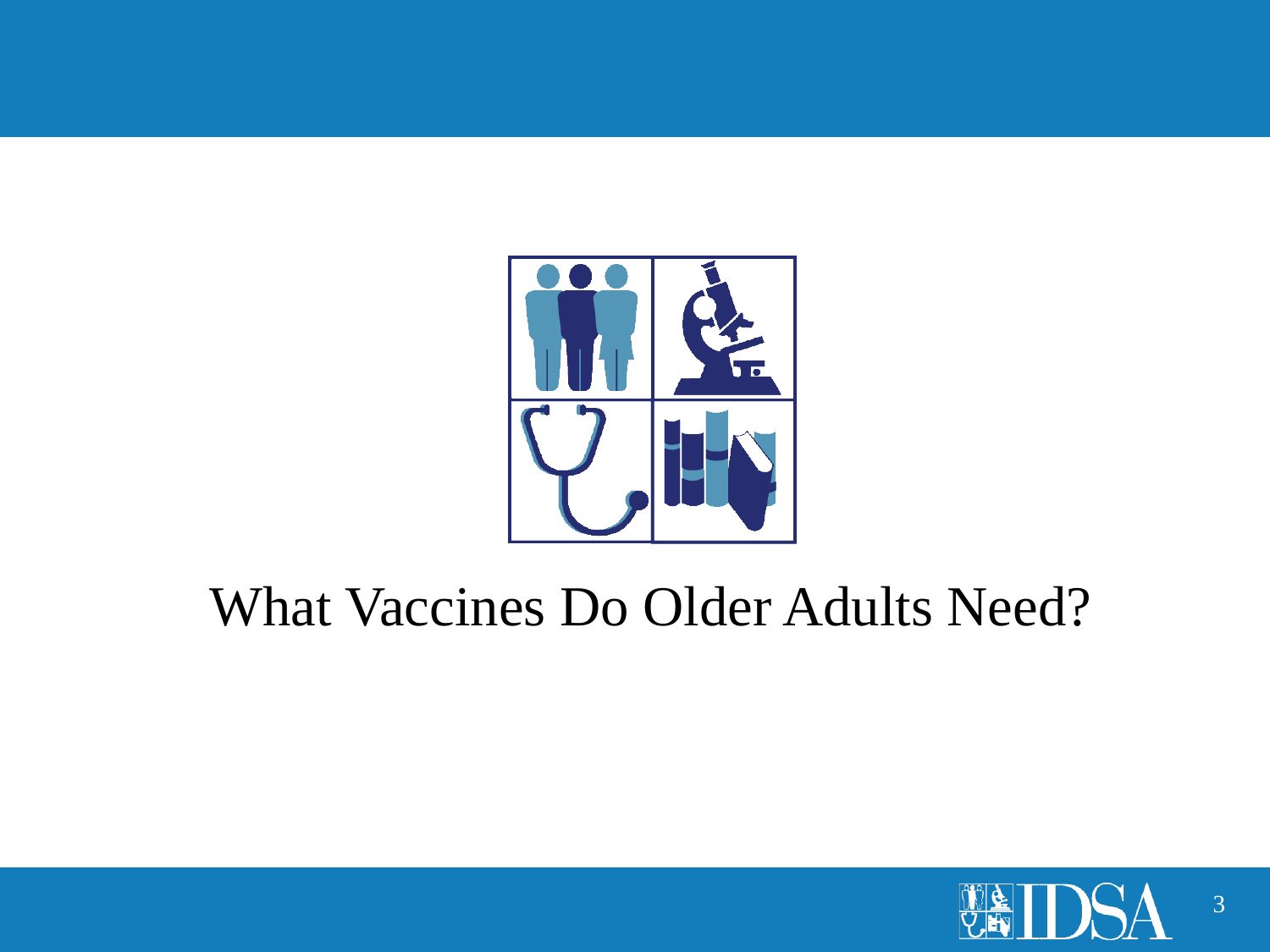#### What Vaccines Do Adults Need?

- Vaccines routinely recommended for **older adults** include:
	- Influenza vaccine
	- Pneumococcal polysaccharide vaccine (PPSV23)
	- Tetanus-diphtheria-acellular pertussis\* (Tdap), and
	- Zoster (shingles) vaccine
- Other vaccines are recommended for adults either at specific ages or who are at increased risk for a specific disease, including: hepatitis A, MMR, pneumococcal conjugate vaccine, meningococcal disease and the cancer-preventing hepatitis B and HPV vaccines

*\* If not vaccinated previously during adulthood*

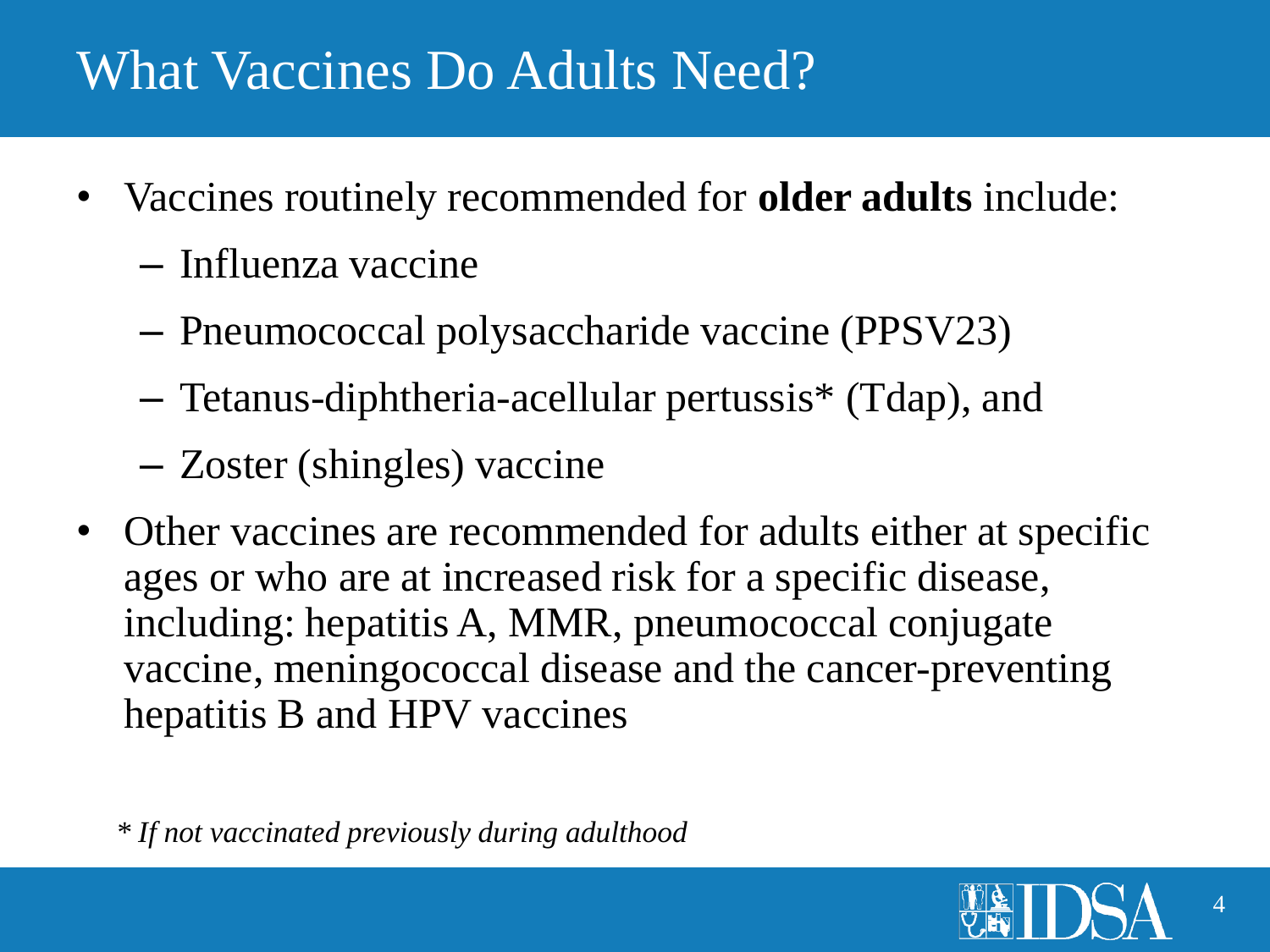#### What Vaccines Do Adults Need?

#### Recommended Adult Immunization Schedule-United States - 2013

Note: These recommendations must be read with the footnotes that follow containing number of doses, intervals between doses, and other important information.

| <b>AGE GROUP ►</b><br>VACCINE V                          | 19-21 years                                                                    | 22-26 years | 27-49 years | 50-59 years | 60-64 years | $\geq 65$ years |  |  |
|----------------------------------------------------------|--------------------------------------------------------------------------------|-------------|-------------|-------------|-------------|-----------------|--|--|
| Influenza $2^*$                                          | 1 dose annually                                                                |             |             |             |             |                 |  |  |
| Tetanus, diphtheria, pertussis (Td/Tdap) 3,*             | Substitute 1-time dose of Tdap for Td booster; then boost with Td every 10 yrs |             |             |             |             |                 |  |  |
| Varicella <sup>4,*</sup>                                 | 2 doses                                                                        |             |             |             |             |                 |  |  |
| Human papillomavirus (HPV) Female 5,*                    | 3 doses                                                                        |             |             |             |             |                 |  |  |
| Human papillomavirus (HPV) Male 5,*                      | 3 doses                                                                        |             |             |             |             |                 |  |  |
| Zoster <sup>6</sup>                                      |                                                                                |             |             |             | 1 dose      |                 |  |  |
| Measles, mumps, rubella (MMR) <sup>7,*</sup>             | 1 or 2 doses                                                                   |             |             |             |             |                 |  |  |
| Pneumococcal polysaccharide (PPSV23) 8,9                 | 1 or 2 doses                                                                   |             |             |             |             | 1 dose          |  |  |
| Pneumococcal 13-valent conjugate (PCV13) <sup>10,*</sup> | 1 dose                                                                         |             |             |             |             |                 |  |  |
| Meningococcal <sup>11,*</sup>                            | or more doses                                                                  |             |             |             |             |                 |  |  |
| Hepatitis A $12,$ *                                      | 2 doses                                                                        |             |             |             |             |                 |  |  |
| Hepatitis B $13,$ *                                      |                                                                                |             |             | 3 doses     |             |                 |  |  |

\*Covered by the Vaccine Injury Compensation Program



For all persons in this category who meet the age requirements and who lack documentation of vaccination or have no evidence of previous infection; zoster vaccine recommended regardless of prior episode of zoster



Recommended if some other risk factor is present (e.g., on the basis of medical, occupational, lifestyle, or other indication)

Report all clinically significant postvaccination reactions to the Vaccine Adverse Event Reporting System (VAERS). Reporting forms and instructions on filing a VAERS report are available at www.vaers.hhs.gov or by telephone, 800-822-7967.

Information on how to file a Vaccine Injury Compensation Program claim is available at www.hrsa.gov/vaccinecompensation or by telephone, 800-338-2382. To file a claim for vaccine injury, contact the U.S. Court of Federal Claims, 717 Madison Place, N.W., Washington, D.C. 20005; telephone, 202-357-6400.

Additional information about the vaccines in this schedule, extent of available data, and contraindications for vaccination is also available at www.cdc. gov/vaccines or from the CDC-INFO Contact Center at 800-CDC-INFO (800-232-4636) in English and Spanish, 8:00 a.m. - 8:00 p.m. Eastern Time, Monday - Friday, excluding holidays.

Use of trade names and commercial sources is for identification only and does not imply endorsement by the U.S. Department of Health and Human Services.

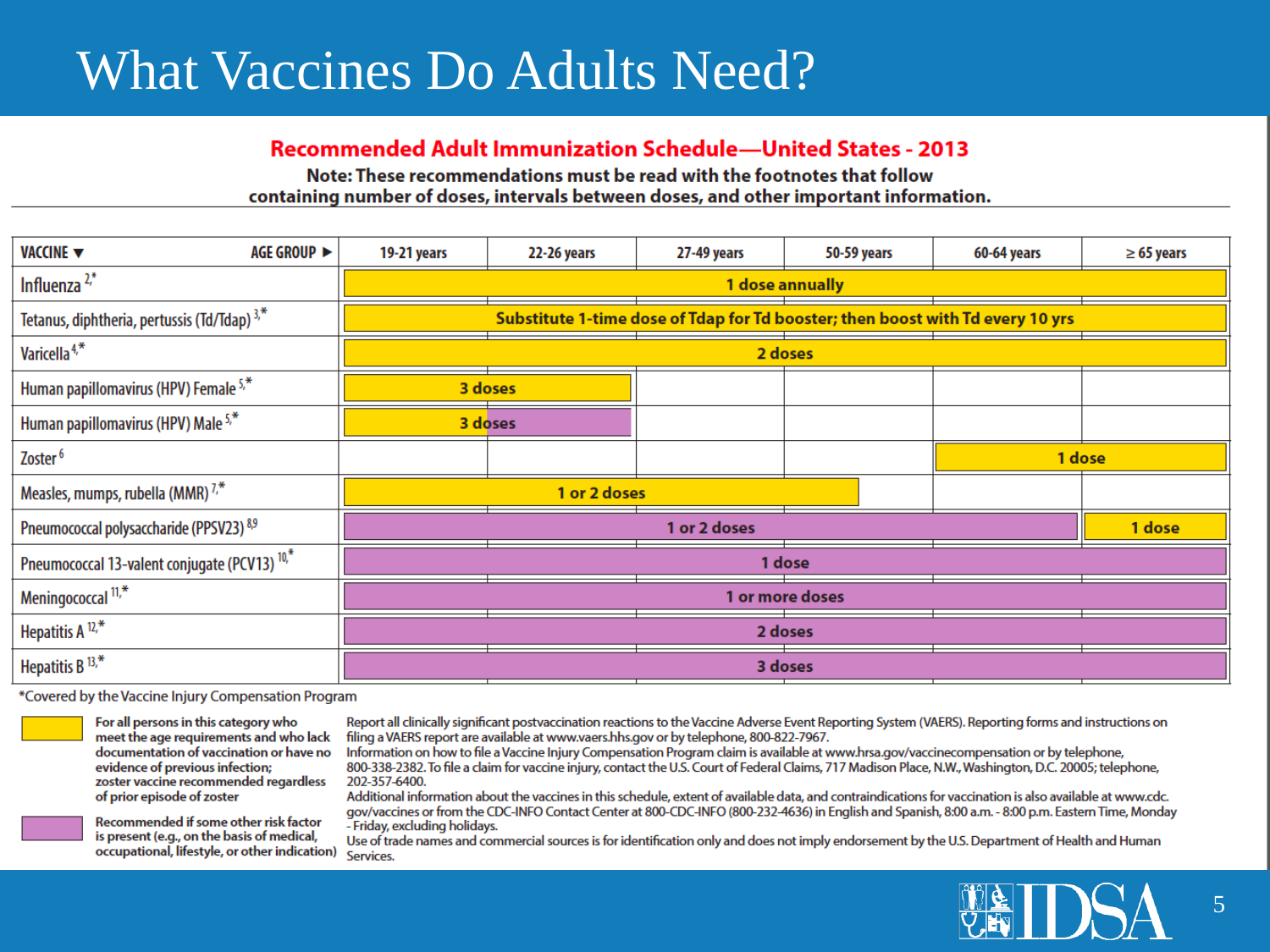## What Vaccines Do Adults Need?

|                                                         |                                                                                                                 | Immuno-<br>compromising<br>conditions<br>(excluding human      | <b>HIV</b> infection<br>CD4+T lymphocyte<br>count 4,6,7,10,14,15             | Men who<br>have sex          | Heart disease,<br>chronic<br>lung disease, | Asplenia (including<br>elective splenectomy<br>and persistent<br>complement | Chronic          | Kidney failure,<br>end-stage renal  |                 |                                |
|---------------------------------------------------------|-----------------------------------------------------------------------------------------------------------------|----------------------------------------------------------------|------------------------------------------------------------------------------|------------------------------|--------------------------------------------|-----------------------------------------------------------------------------|------------------|-------------------------------------|-----------------|--------------------------------|
| VACCINE V<br>INDICATION                                 | Pregnancy                                                                                                       | <i>immunodeficiency</i><br>virus [HIV]) <sup>4,6,7,10,15</sup> | < 200<br>$\geq 200$<br>$\text{cells}/\mu\text{L}$ $\text{cells}/\mu\text{L}$ | with men<br>(MSM)            | chronic<br>alcoholism                      | component<br>deficiencies) 10,14                                            | liver<br>disease | disease, receipt<br>of hemodialysis | <b>Diabetes</b> | <b>Healthcare</b><br>personnel |
| Influenza $2^*$                                         | <b>1 dose IIV annually</b>                                                                                      |                                                                |                                                                              | dose IIV or LAIV<br>annually | <b>1 dose IIV annually</b>                 |                                                                             |                  |                                     |                 | 1 dose IIV or LAIV<br>annually |
| Tetanus, diphtheria, pertussis (Td/Tdap) 3,*            | 1 dose Tdap each<br>Substitute 1-time dose of Tdap for Td booster; then boost with Td every 10 yrs<br>pregnancy |                                                                |                                                                              |                              |                                            |                                                                             |                  |                                     |                 |                                |
| Varicella <sup>4,*</sup>                                |                                                                                                                 | <b>Contraindicated</b>                                         |                                                                              |                              |                                            | 2 doses                                                                     |                  |                                     |                 |                                |
| Human papillomavirus (HPV) Female 5,*                   |                                                                                                                 |                                                                | 3 doses through age 26 yrs                                                   |                              |                                            |                                                                             |                  | 3 doses through age 26 yrs          |                 |                                |
| Human papillomavirus (HPV) Male 5,*                     |                                                                                                                 |                                                                | 3 doses through age 26 yrs                                                   |                              |                                            |                                                                             |                  | 3 doses through age 21 yrs          |                 |                                |
| Zoster <sup>6</sup>                                     |                                                                                                                 | <b>Contraindicated</b>                                         |                                                                              |                              |                                            |                                                                             | 1 dose           |                                     |                 |                                |
| Measles, mumps, rubella (MMR) <sup>7,*</sup>            |                                                                                                                 | <b>Contraindicated</b>                                         |                                                                              |                              |                                            | 1 or 2 doses                                                                |                  |                                     |                 |                                |
| Pneumococcal polysaccharide (PPSV23) 8,9                |                                                                                                                 |                                                                |                                                                              |                              | 1 or 2 doses                               |                                                                             |                  |                                     |                 |                                |
| Pneumococcal 13-valent conjugate (PCV13) <sup>10,</sup> |                                                                                                                 |                                                                |                                                                              |                              |                                            | dose                                                                        |                  |                                     |                 |                                |
| Meningococcal 11,*                                      |                                                                                                                 |                                                                |                                                                              |                              | or more doses                              |                                                                             |                  |                                     |                 |                                |
| Hepatitis A $12,*$                                      |                                                                                                                 |                                                                |                                                                              |                              | 2 doses                                    |                                                                             |                  |                                     |                 |                                |
| Hepatitis B $^{13,*}$                                   |                                                                                                                 |                                                                |                                                                              |                              | 3 doses                                    |                                                                             |                  |                                     |                 |                                |

\*Covered by the Vaccine Injury Compensation Program

For all persons in this category who meet the age requirements and who lack documentation of vaccination or have no evidence of previous infection; zoster vaccine recommended regardless of prior episode of zoster

Recommended if some other risk factor is present (e.g., on the basis of medical, occupational, lifestyle, or other indications)

No recommendation



**U.S. Department of Health and Human Services Centers for Disease Control and Prevention** 

These schedules indicate the recommended age groups and medical indications for which administration of currently licensed vaccines is commonly indicated for adults ages 19 years and older, as of January 1, 2013. For all vaccines being recommended on the Adult Immunization Schedule: a vaccine series does not need to be restarted, regardless of the time that has elapsed between doses. Licensed combination vaccines may be used whenever any components of the combination are indicated and when the vaccine's other components are not contraindicated. For detailed recommendations on all vaccines, including those used primarily for travelers or that are issued during the year, consult the manufacturers' package inserts and the complete statements from the Advisory Committee on Immunization Practices (www.cdc.gov/vaccines/pubs/acip-list.htm). Use of trade names and commercial sources is for identification only and does not imply endorsement by the U.S. Department of Health and Human Services.



6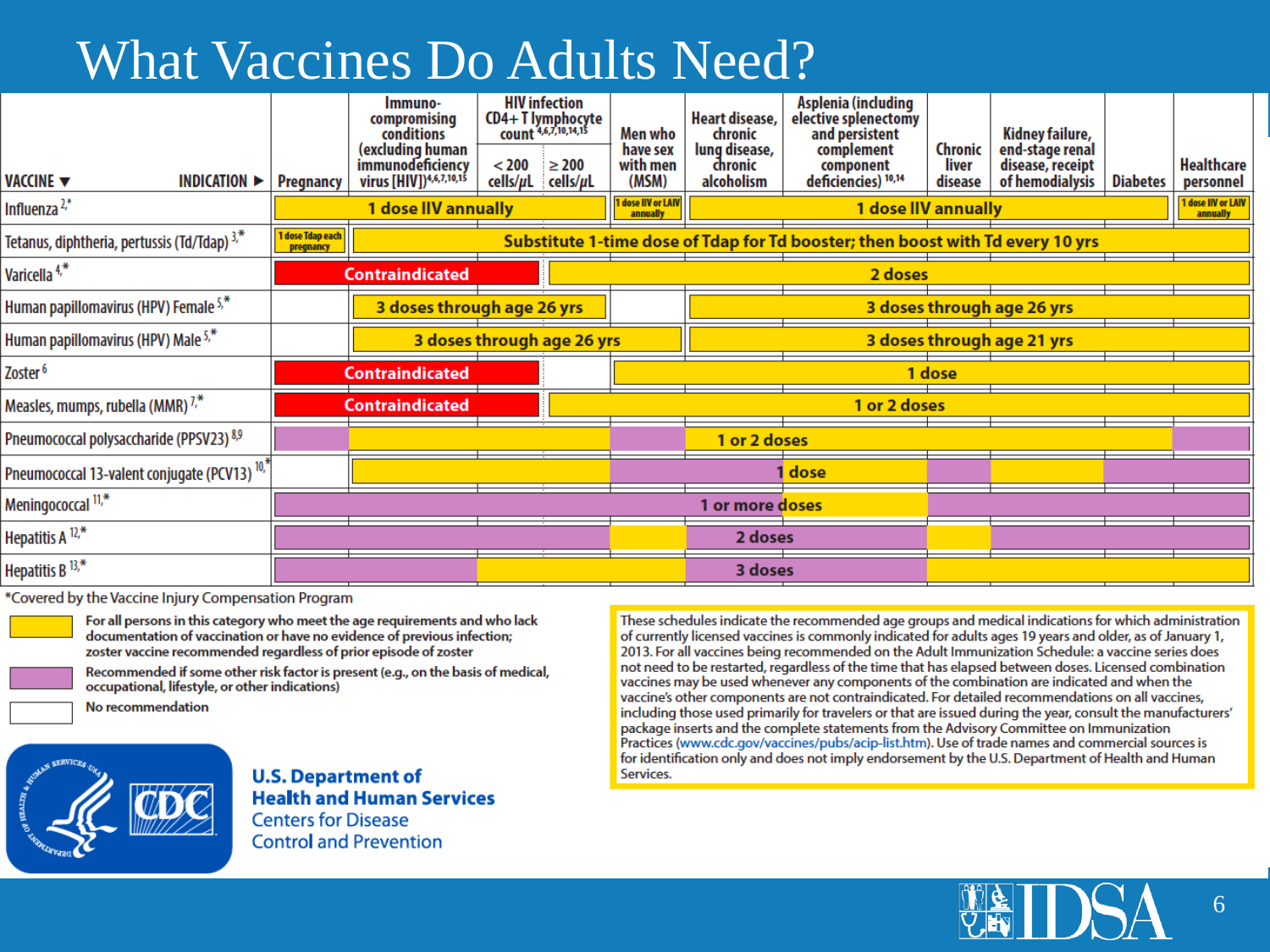

# US Childhood Vaccine Program: The Kids are Alright

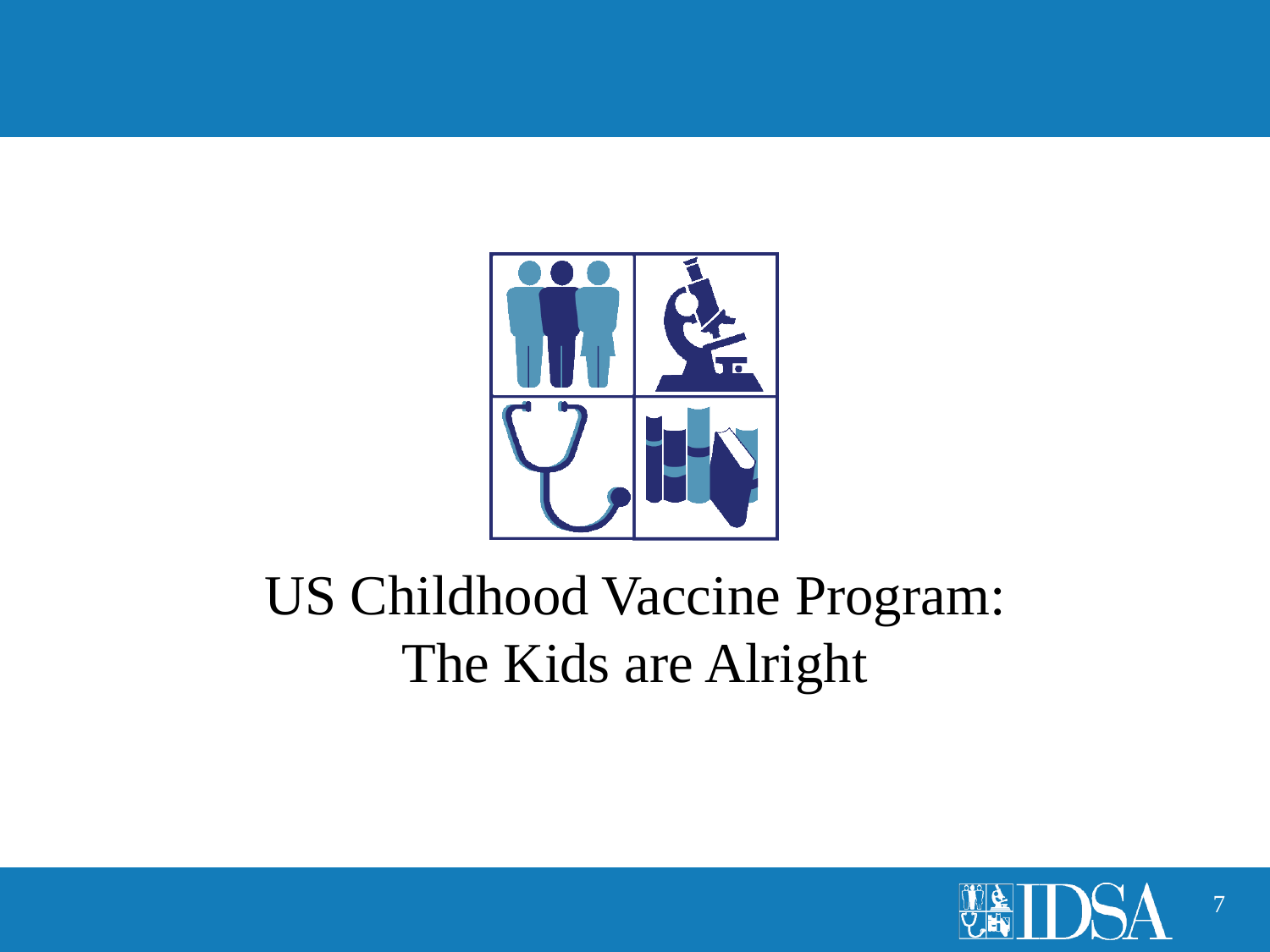## US Childhood Vaccine Program: Great Success

- High vaccine coverage and dramatic reduction (and in some cases elimination) of serious childhood diseases
- Largely eliminated health disparities
- Child vaccination coordinated by public health, publicallysupported program (Vaccines for Children)
- Adults: Low immunization coverage, persisting disparities.
	- Many features of our successful child immunization program can and should be applied to the problem of under-immunization in adults.

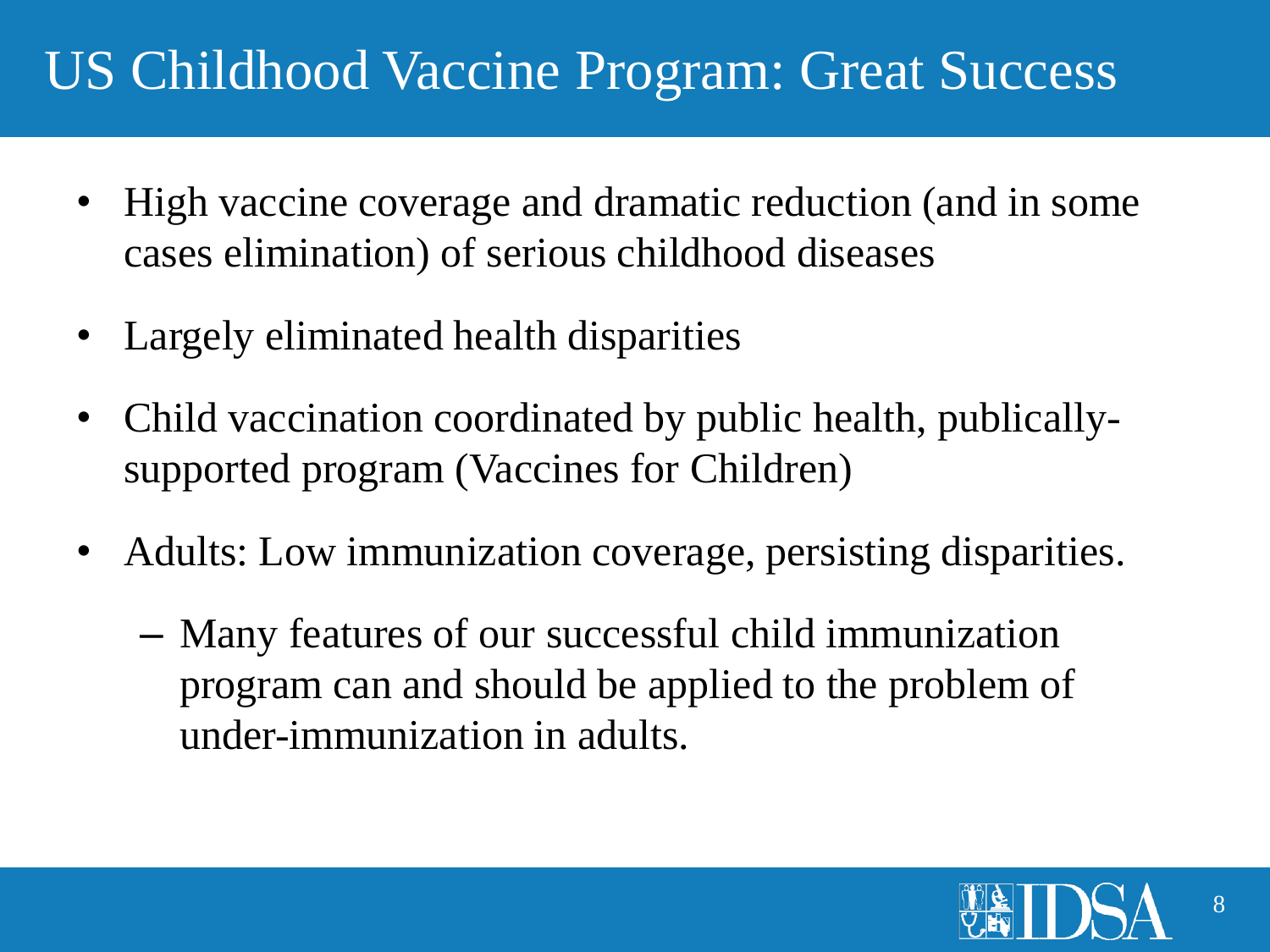## Immunization Coverage Among Adults is Low

- Almost 40% of adults 65 and older and 80% of high risk adults 19-64 years of age have NOT received the pneumococcal polysaccharide vaccine.
- Only 66% of adults 65 and above and 42% of all adults received the influenza vaccine last season
- 80% of adults for whom HZ vaccine is recommended have NOT received it
- Significant health disparities exist among racial and ethnic groups with respect to adult vaccine coverage rates.

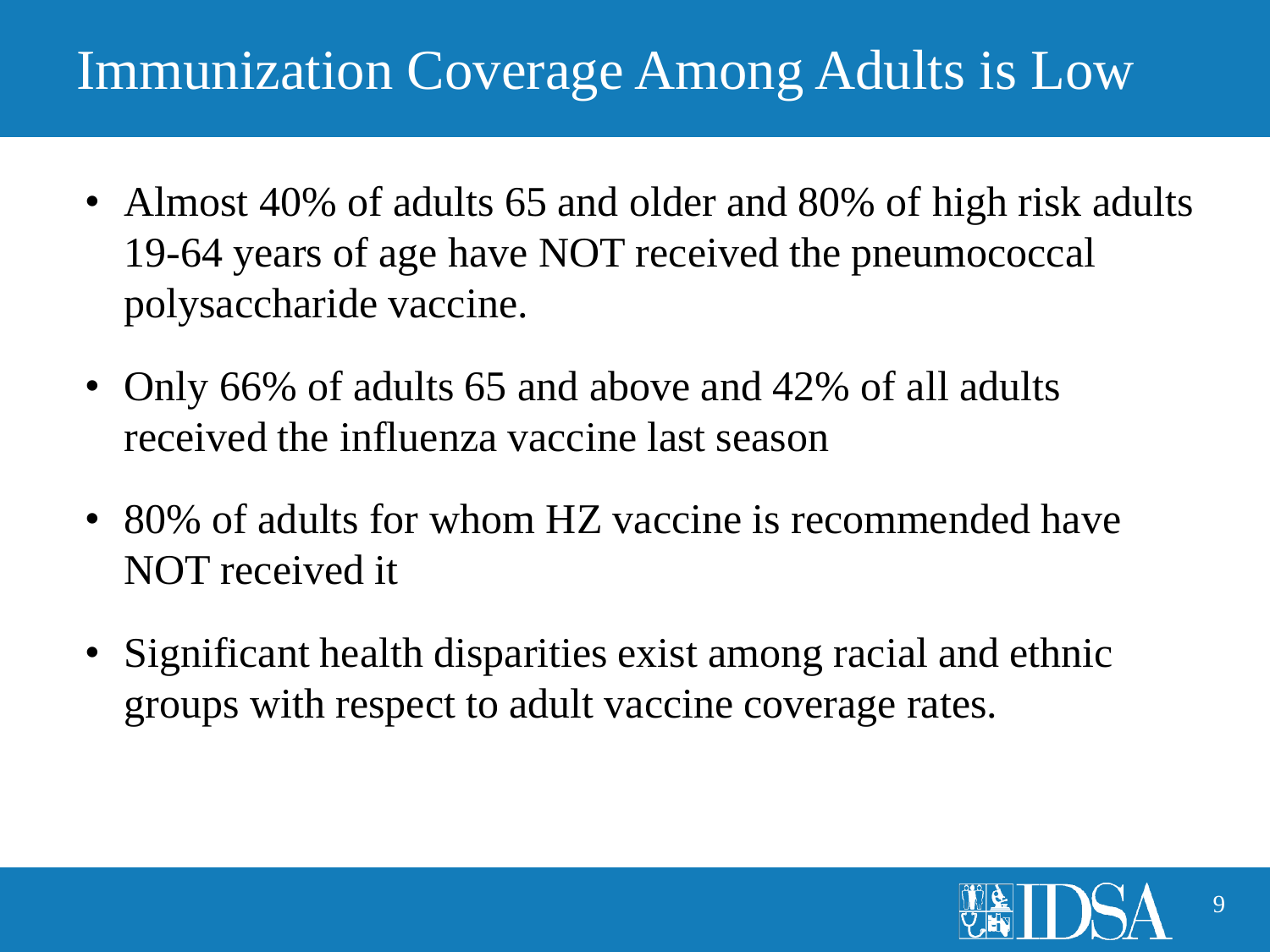#### Pneumococcal Vaccine Coverage Among US Adults National Health Interview Survey, 2011

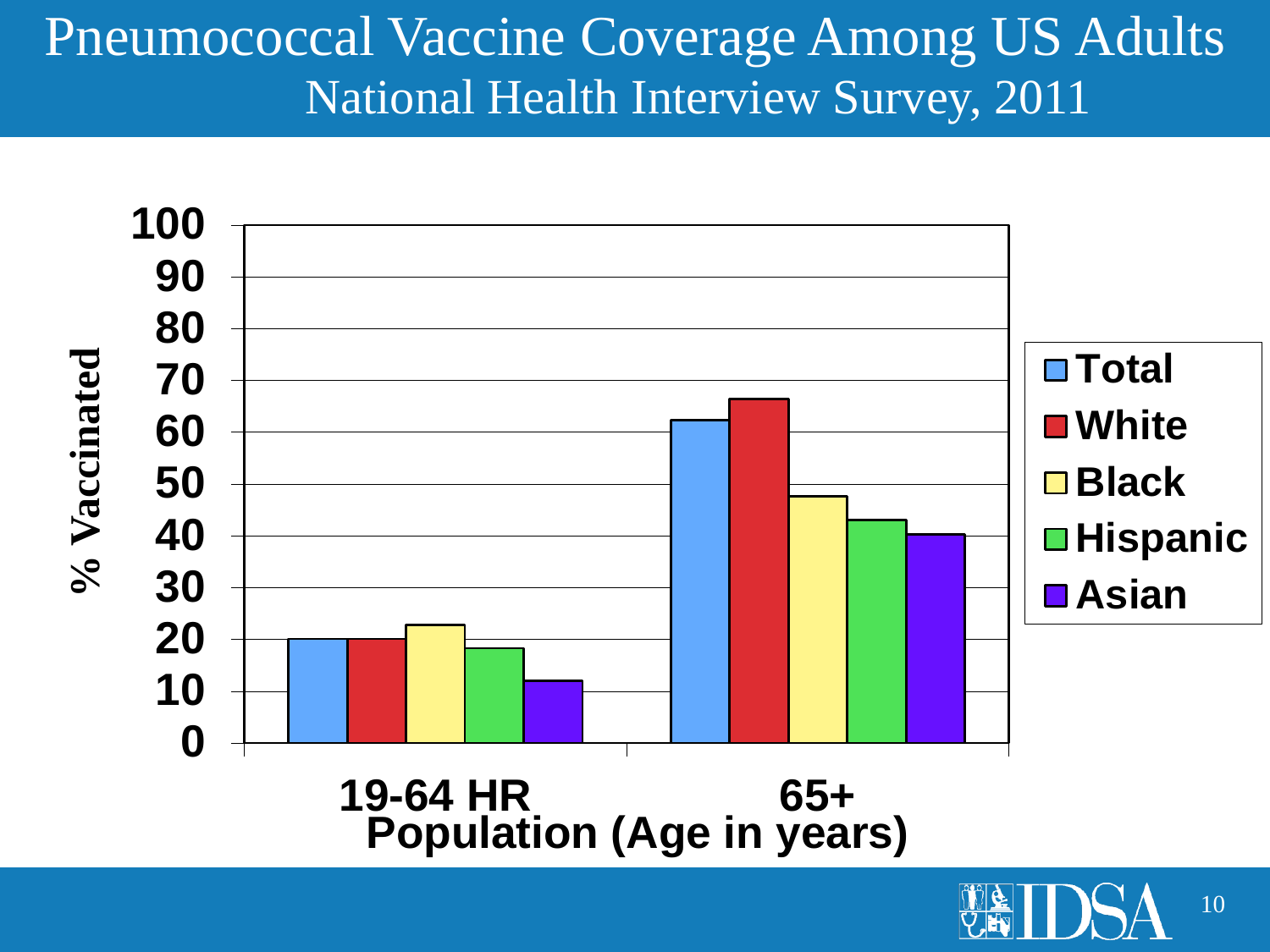# Influenza Vaccine Coverage Among US Adults: 2011-12



**Population (Age in years)**

![](_page_10_Picture_3.jpeg)

![](_page_10_Picture_4.jpeg)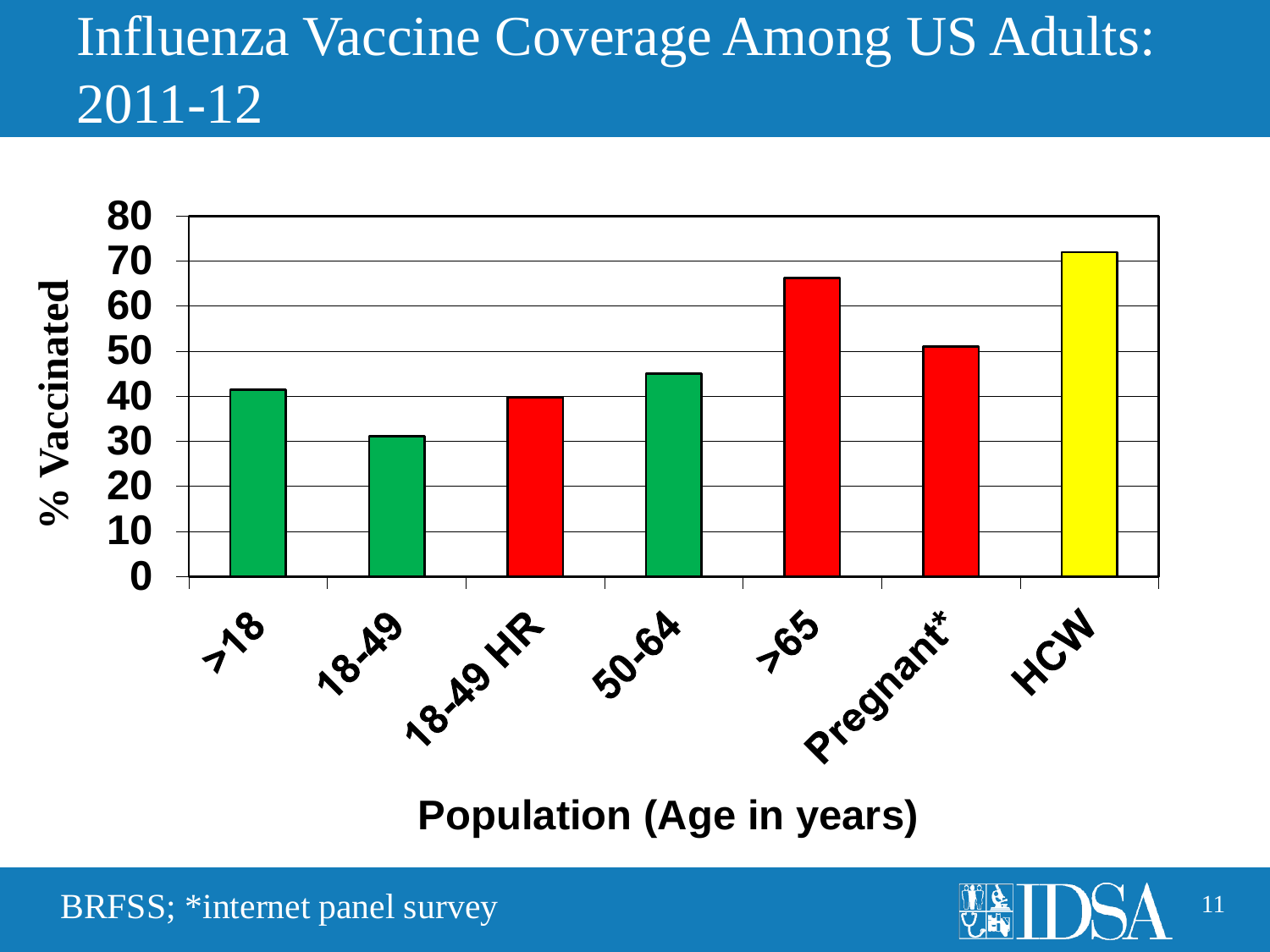## Influenza Vaccination Coverage by Race, Ethnicity 2012-13 Season

![](_page_11_Figure_1.jpeg)

#### **\* Statistically significant difference compared to non-Hispanic whites**

† Other racial/ethnic groups exclude Hispanics

**Sources: National Immunization Survey (NIS) (6 months-17 years) and Behavioral Risk Factor Surveillance System (BRFSS) (≥18 years)**

![](_page_11_Picture_5.jpeg)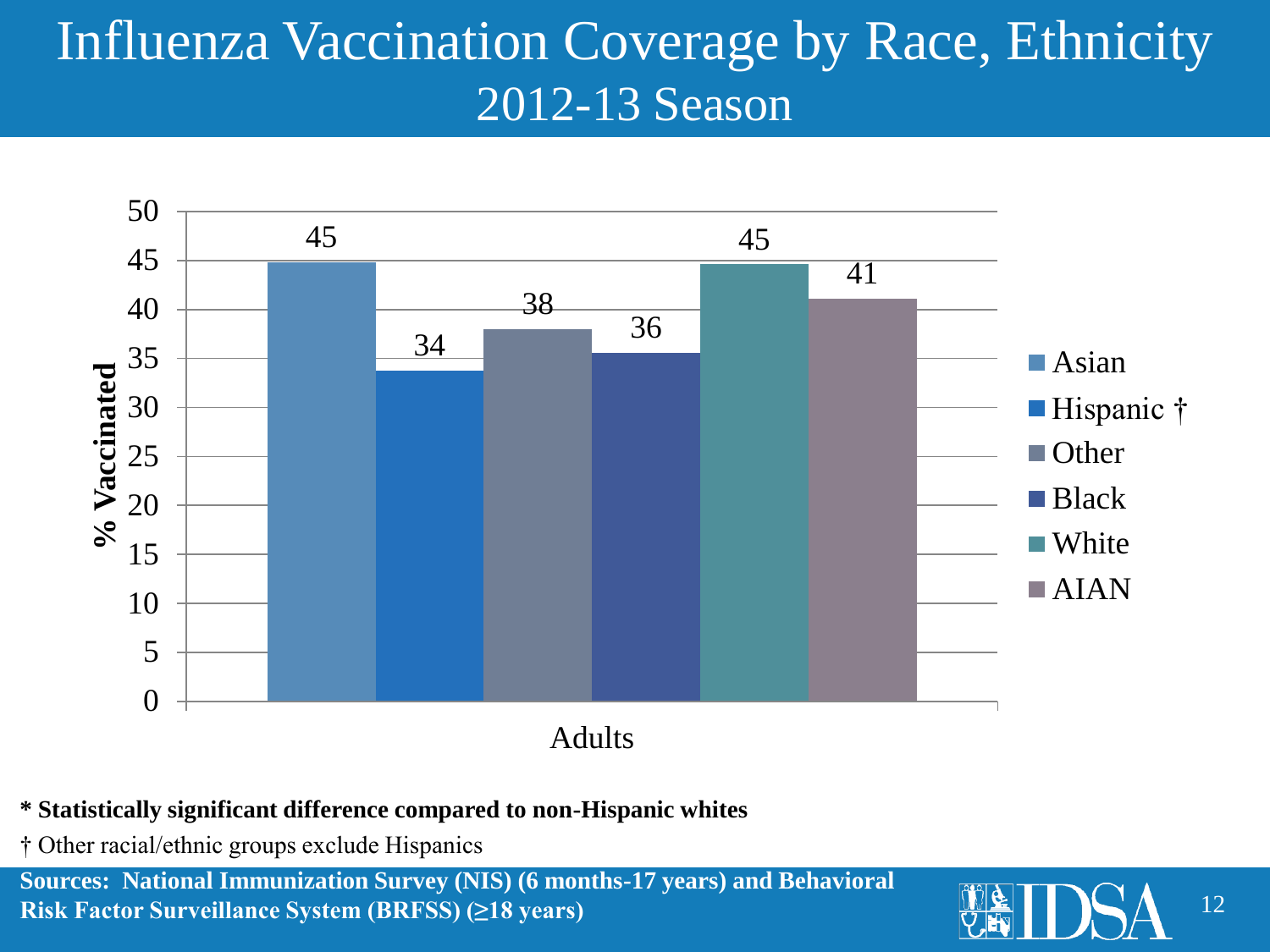#### Herpes Zoster (Shingles) Vaccine Coverage Among US Adults National Health Interview Survey, 2008-2012

![](_page_12_Figure_1.jpeg)

**National Immunization Survey (NIS), 2007; National Health Interview Survey (NHIS), 2008-2012**

![](_page_12_Picture_3.jpeg)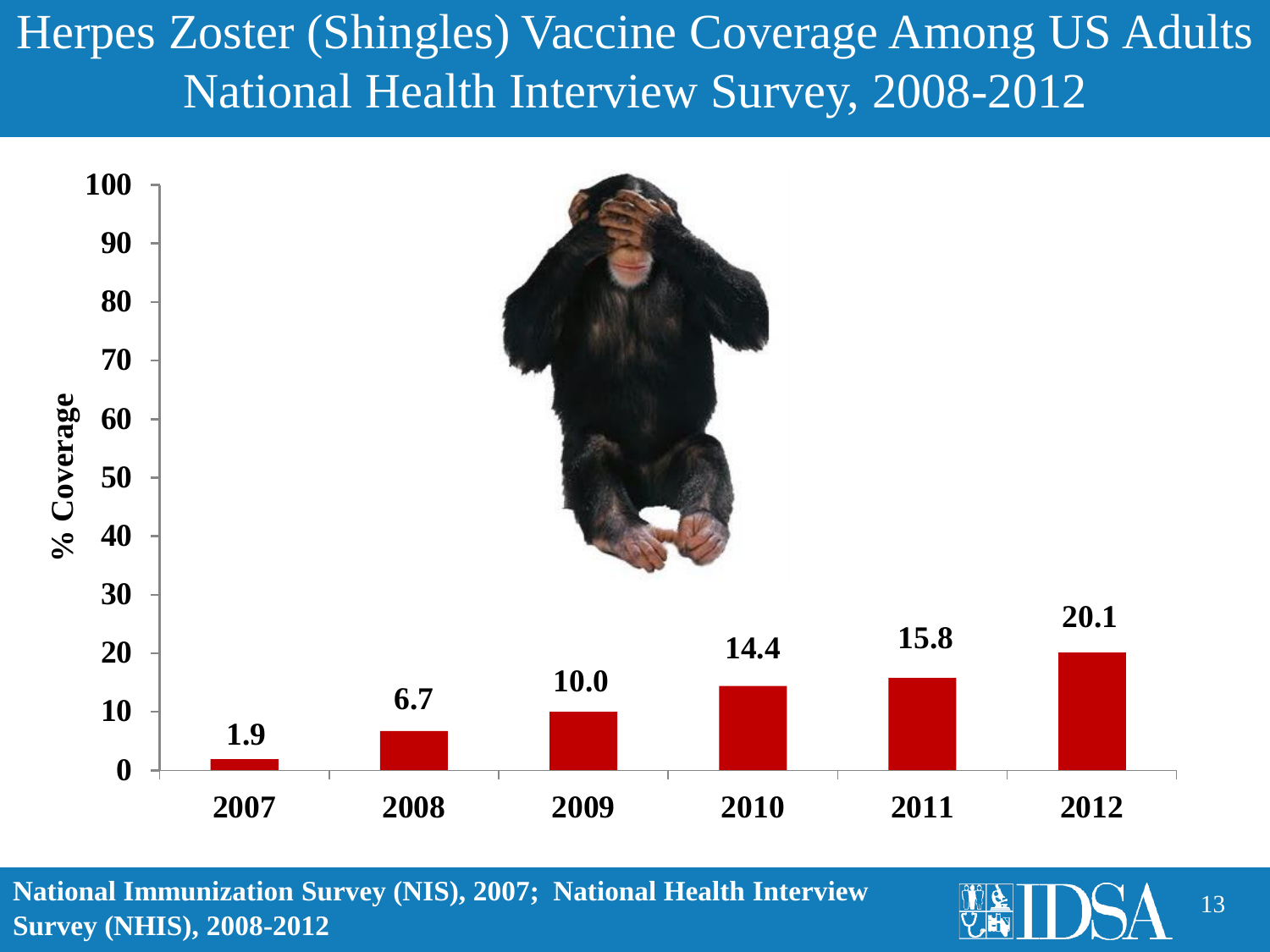#### Herpes Zoster (Shingles) Vaccine

- An estimated 1 million adults will develop zoster each year.
- About half of all cases strike people 60 or older
- Half of all persons living to 85 years or older will suffer an episode of shingles.
- Severe complications of shingles increase with age, including debilitating PHN and hospitalization.
	- At the recent ACIP meeting in OCT, ACIP reaffirmed its recommendation to vaccinate adults 60 years of age and older.
- Unfortunately, unnecessary barriers prevent older adults for being able to access the vaccine to prevent zoster and its severe complications

![](_page_13_Picture_7.jpeg)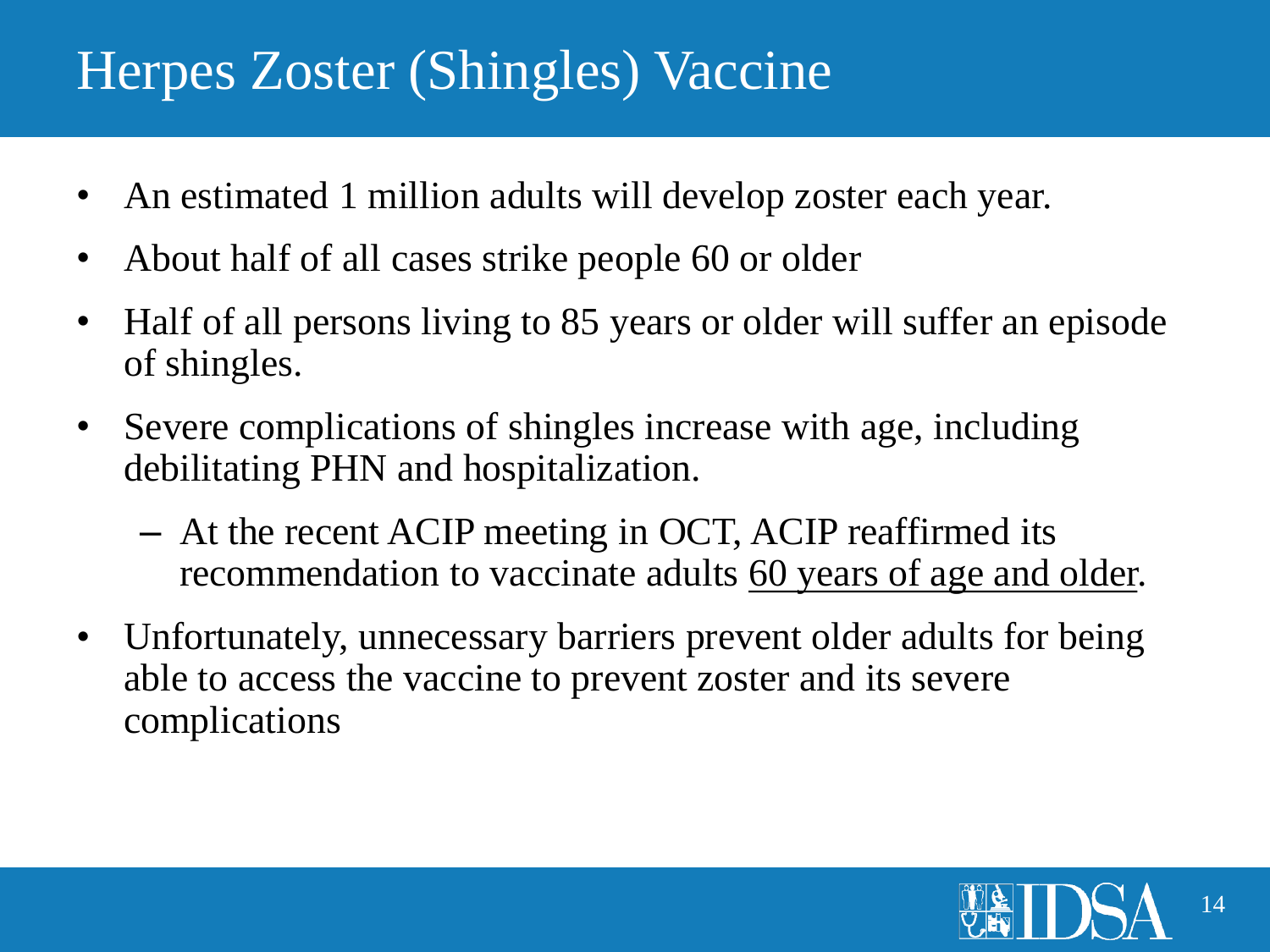![](_page_14_Picture_0.jpeg)

# Policy Barriers and Solutions

![](_page_14_Picture_2.jpeg)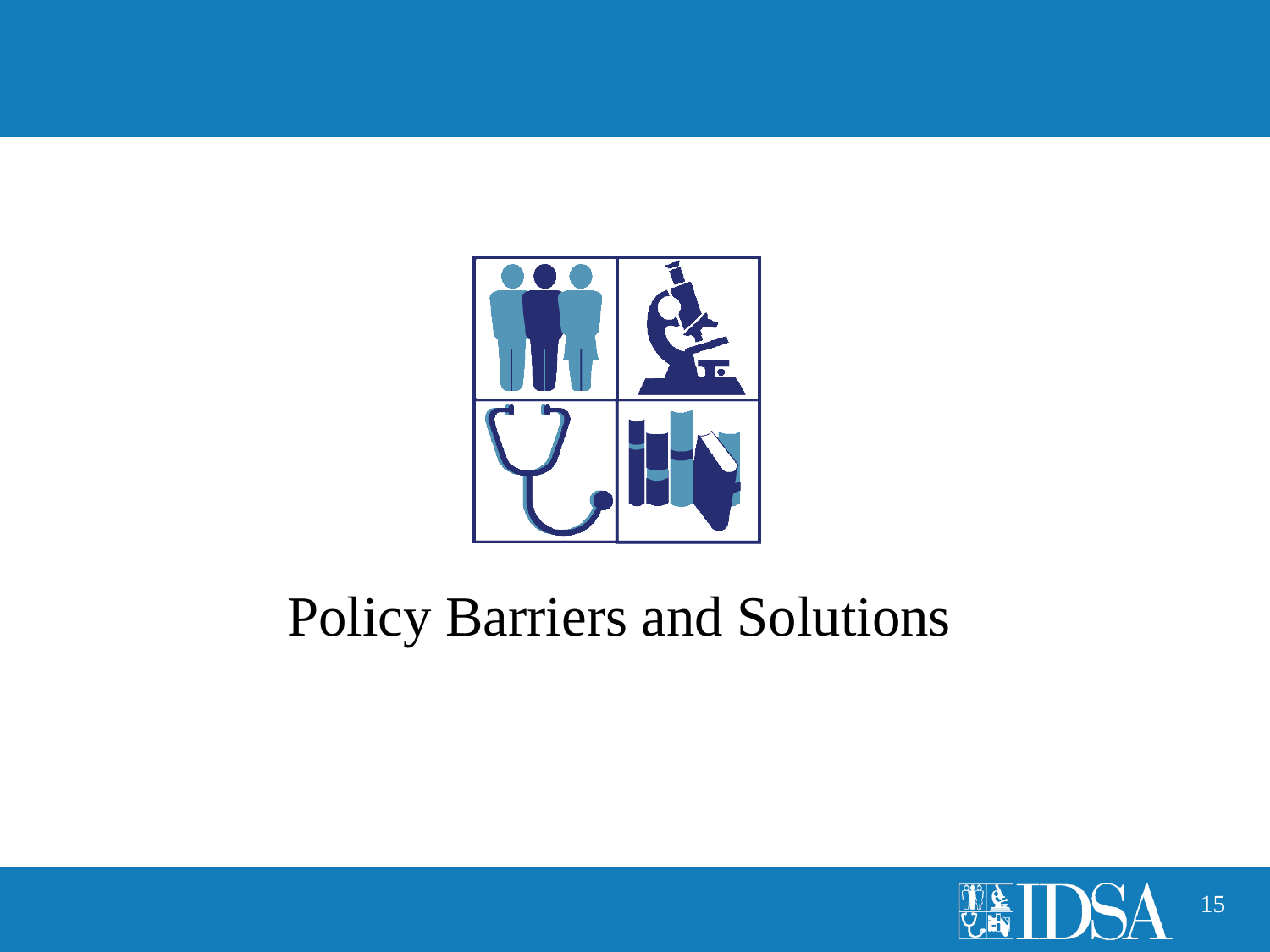## The Coverage Debacle: Medicare Parts B & D

- Part B (Physician) benefits: Cover influenza, pneumococcal and in some circumstances, hepatitis B and Tdap vaccinations
- Part D (Pharmacy) benefits: Cover all remaining recommended immunizations (with varying co-pays)
- Split coverage creates inequities across Medicare patient population because not all beneficiaries have Part D coverage and co-pays are inconsistent across Part D plans, making some vaccines unaffordable for seniors
- Imposes significant administrative challenges for patients, physicians, and pharmacists

![](_page_15_Picture_5.jpeg)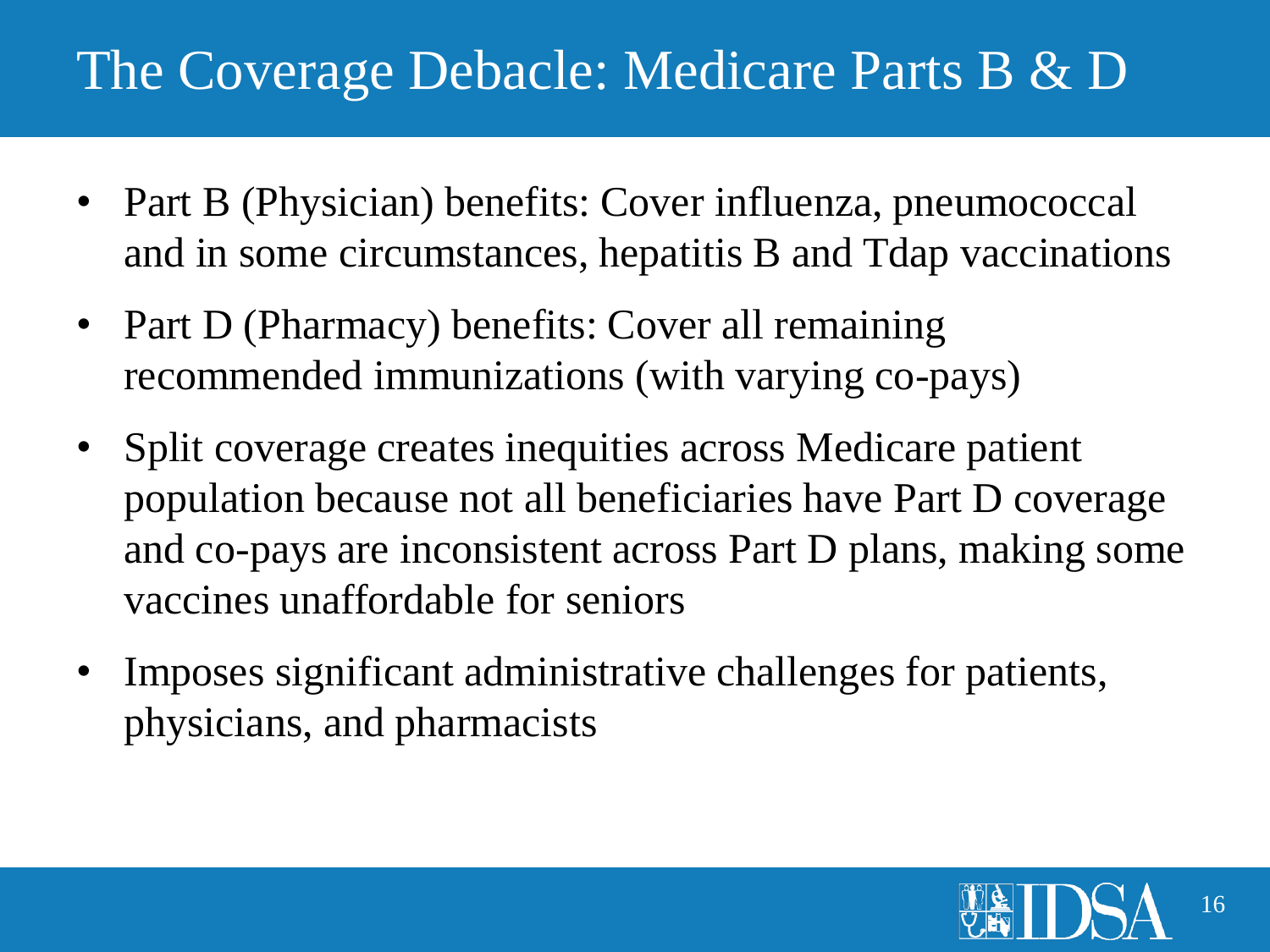## Additional Barriers

- The Affordable Care Act (ACA) ACA makes important progress in expanding first-dollar Medicare coverage for most preventive services.
- However, ACA only requires **private** insurance plans provide first-dollar coverage for ACIP-recommended vaccines and does not require this of Medicare and other publicly-funded coverage plans.
- Paradoxically, many older adults with Medicare coverage and at highest risk for VPDs have inferior access to recommended vaccines.

![](_page_16_Picture_4.jpeg)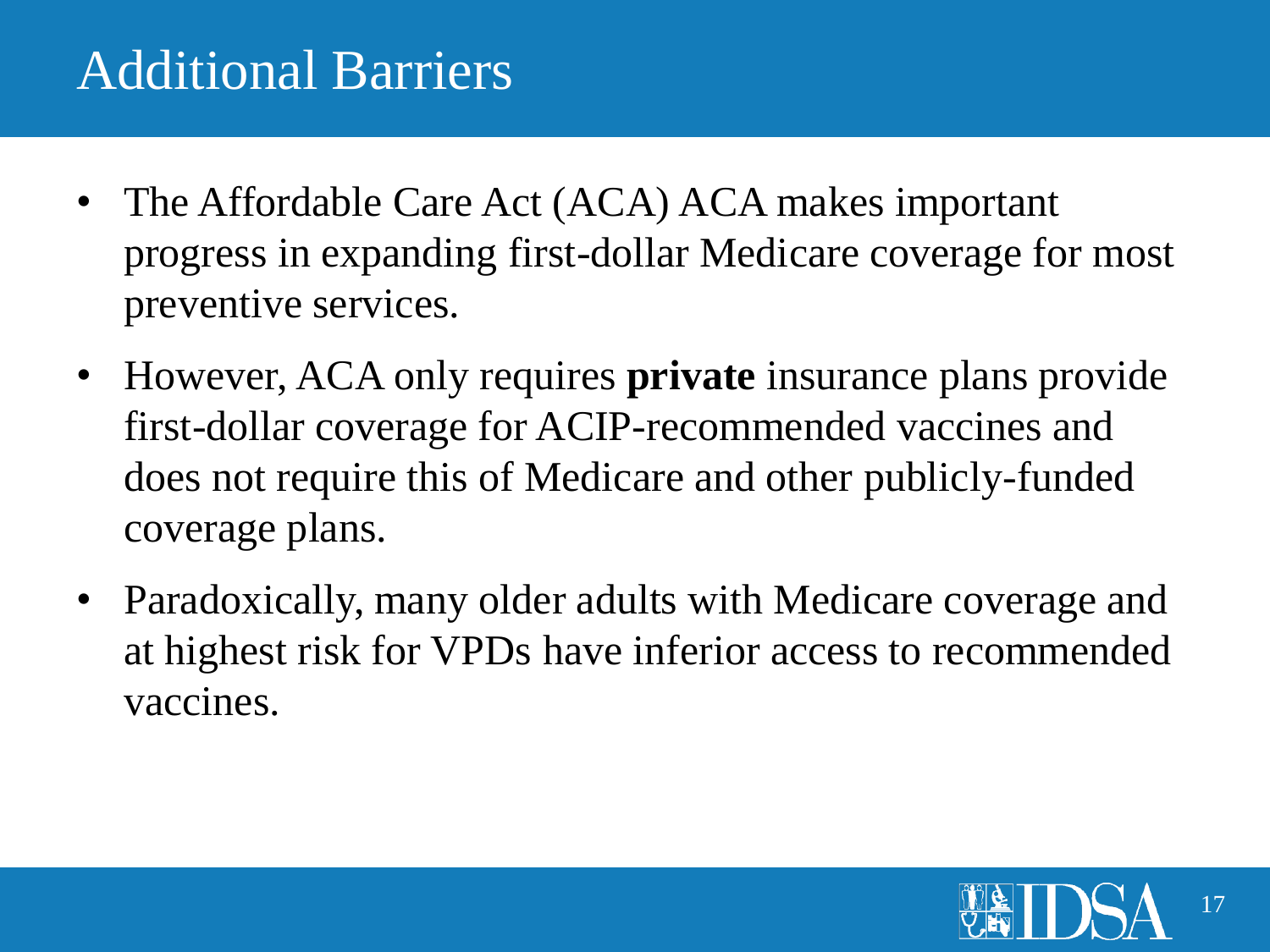### What Can Be Done?

- IDSA supports the reintroduction and passage of the "Immunization Improvement Act", sponsored by Senator Reed of Rhode Island.
- The legislation was introduced in 2012 but has not yet been reintroduced this Congress.
- The bill would make needed improvements by removing several barriers to vaccination of Medicare beneficiaries and healthcare workers.
- Importantly, the bill would authorize Part D and Part B coverage of immunizations that are recommended by ACIP, and would eliminate copayments and waive deductibles for these vaccines.

![](_page_17_Picture_5.jpeg)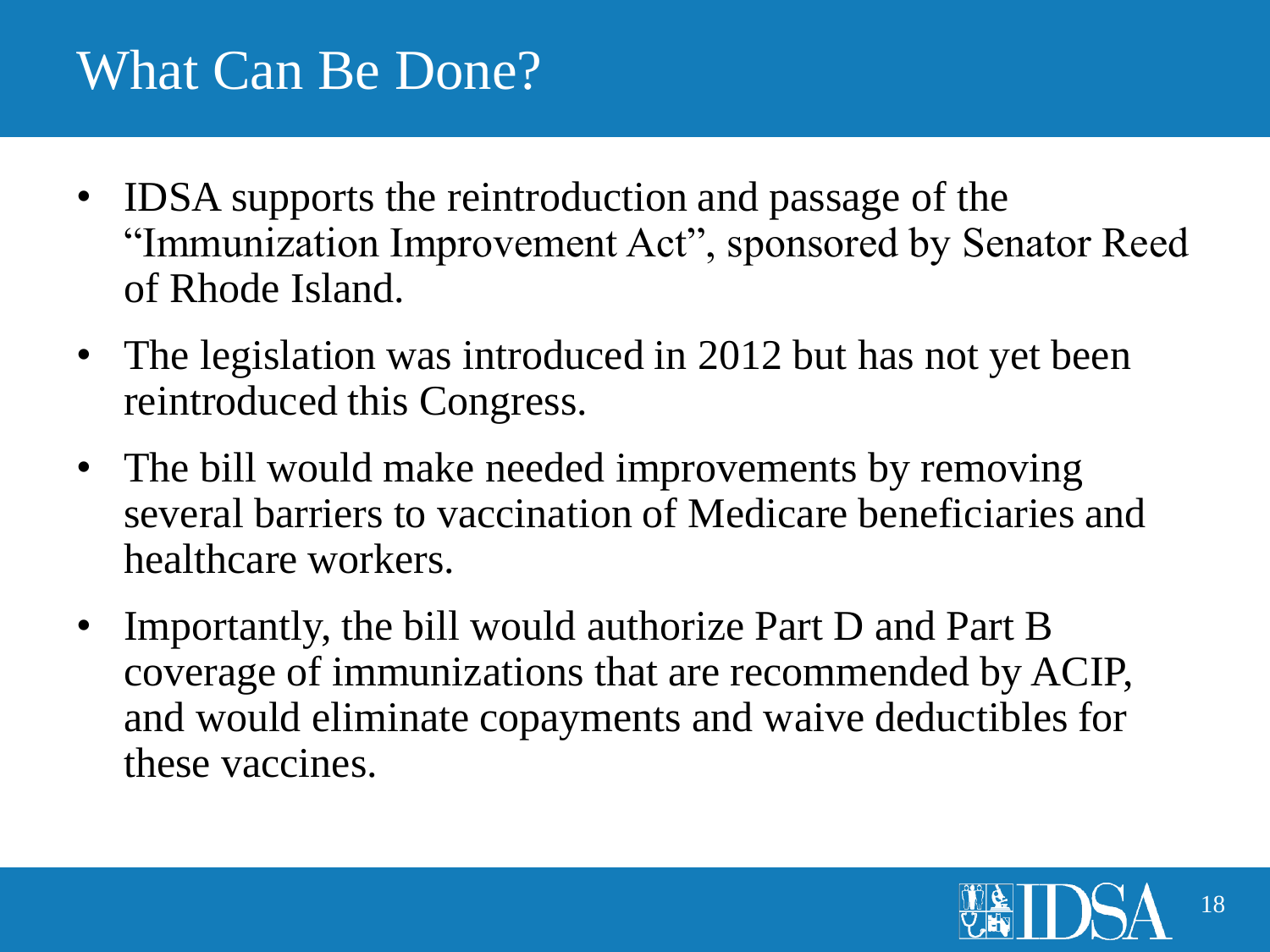#### Barriers: Infrastructure & Standards

- The US currently lacks an effective, coordinated national adult immunization program.
- Key gaps and needed actions described in the 2011 "*Recommendations of the National Vaccine Advisory Committee on A Pathway to Leadership for Adult Immunization"*
- 2013 NVAC *Standards for Adult Immunizations*
	- <http://www.hhs.gov/nvpo/nvac/reports/nvacstandards.pdf>
	- Infrastructure to realize standards lacking

![](_page_18_Picture_6.jpeg)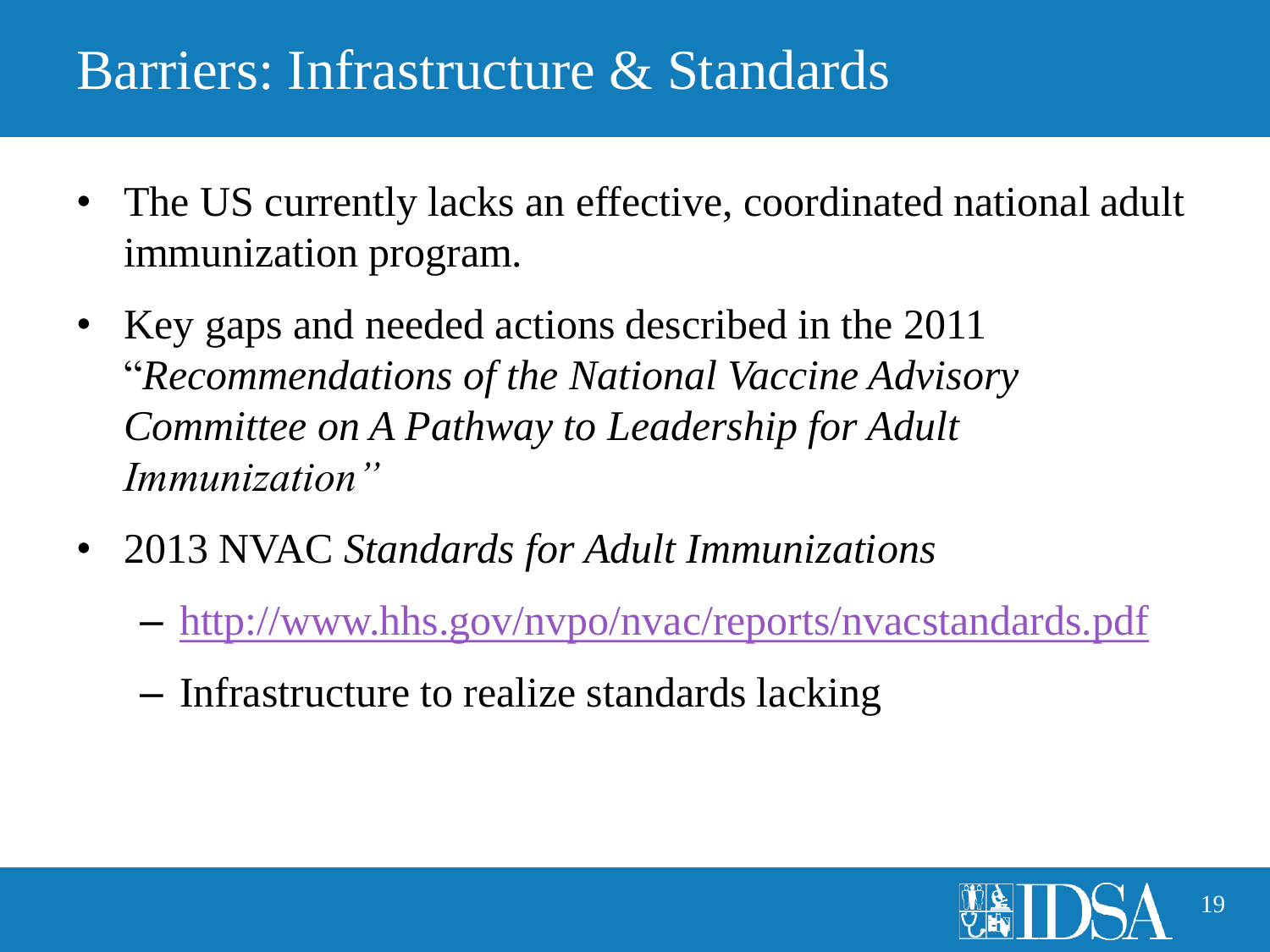#### Barriers: Infrastructure & Standards

- Needed: A comprehensive and coordinated strategy to improve adult immunization coverage via strong national leadership and provision of adequate resources to address key priorities.
- Examples include:
	- Improving access to recommended vaccines through both the medical home and nontraditional settings (e.g., pharmacy, workplace)
	- Addressing funding and reimbursement barriers to receipt of recommended vaccines
	- Improving the use of evidence-based practices at medical sites (e.g., standing orders, reminder or recall notification), and use of immunization information systems (registries)

![](_page_19_Picture_6.jpeg)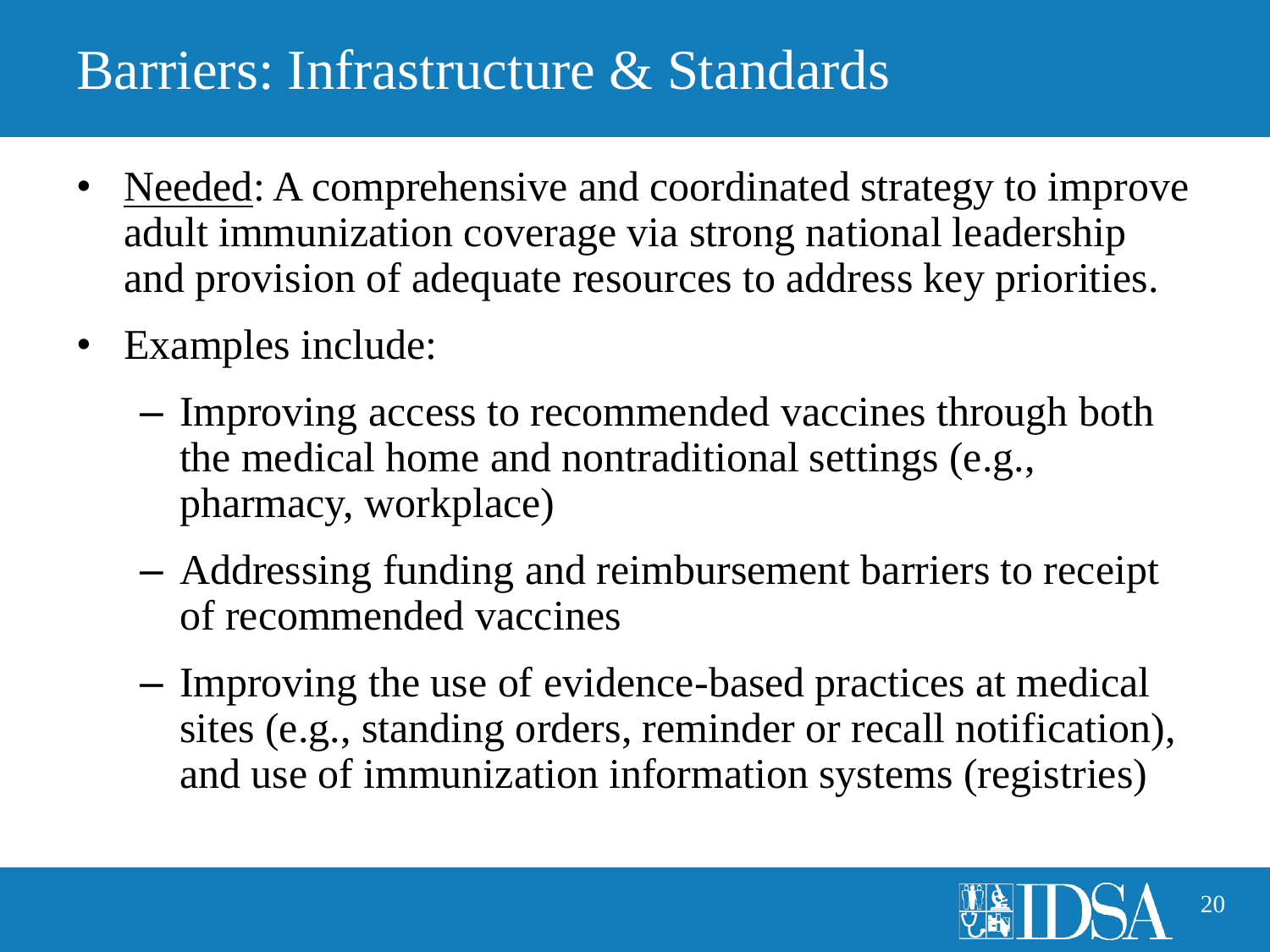#### Barriers: Infrastructure & Standards

- Developing adult immunization program infrastructure in state and local health departments to improve:
	- Access to immunizations
	- Provider knowledge, awareness, and competence regarding adult immunization delivery
	- Understanding of vaccine coverage gaps and disparities
	- Collaborate with key stakeholders including patients, health care providers, insurers and the private sector to improve adult immunization coverage.
	- Adoption of immunization information systems

![](_page_20_Picture_7.jpeg)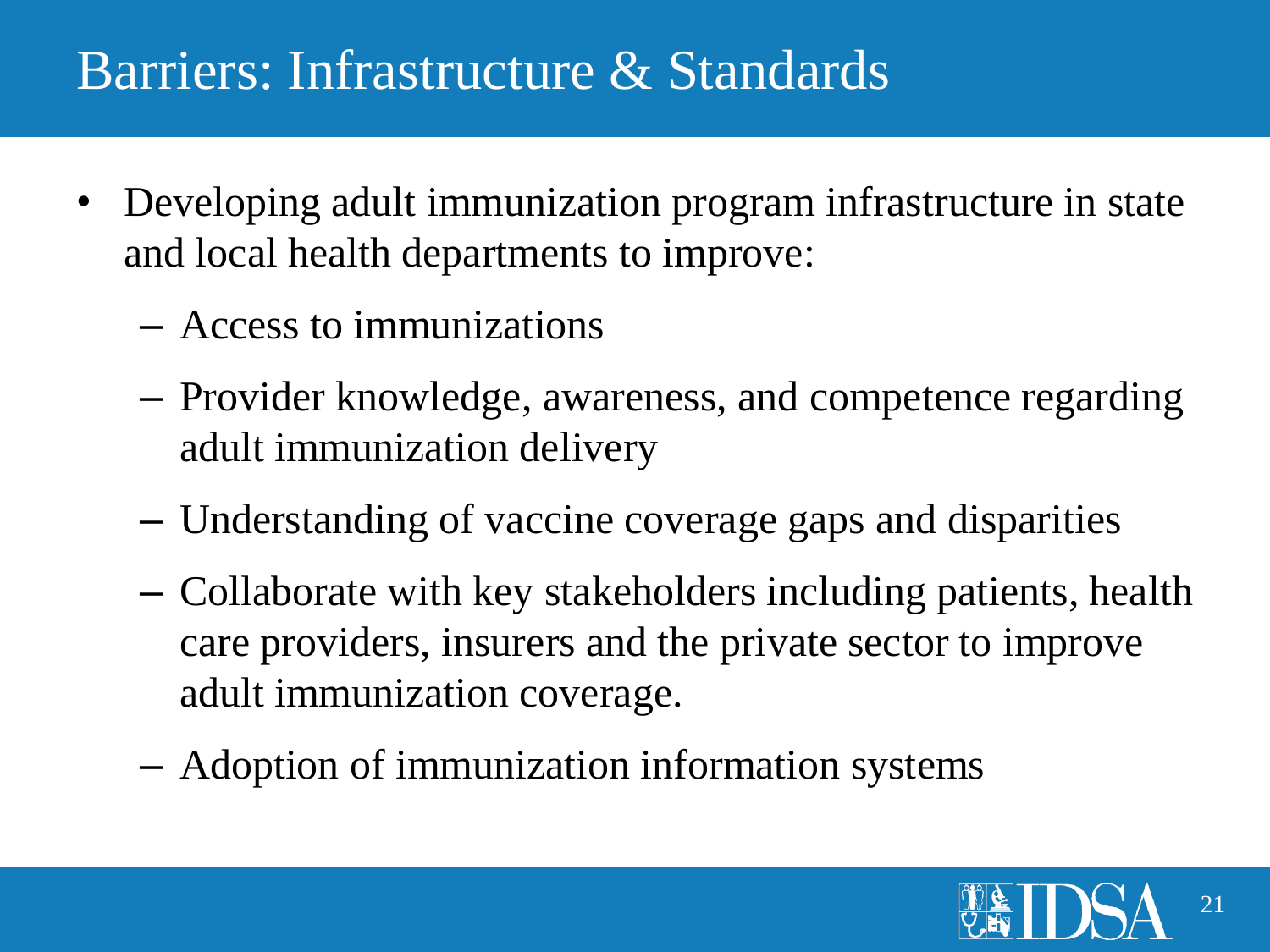# Improving Adult Immunization Coverage

• Promote widespread adoption of standardized adult immunization **performance measures**

–*"May be the single most important health policy tool for improving health care" (Haywood, NEJM 2007)*

• The [Veterans Administration] performance measurement program was associated with increases in [influenza and pneumococcal] vaccination rates, reduced variation, and reduced pneumonia admissions. *(Jha, et al. American Journal of Public Health 2007)*

![](_page_21_Picture_4.jpeg)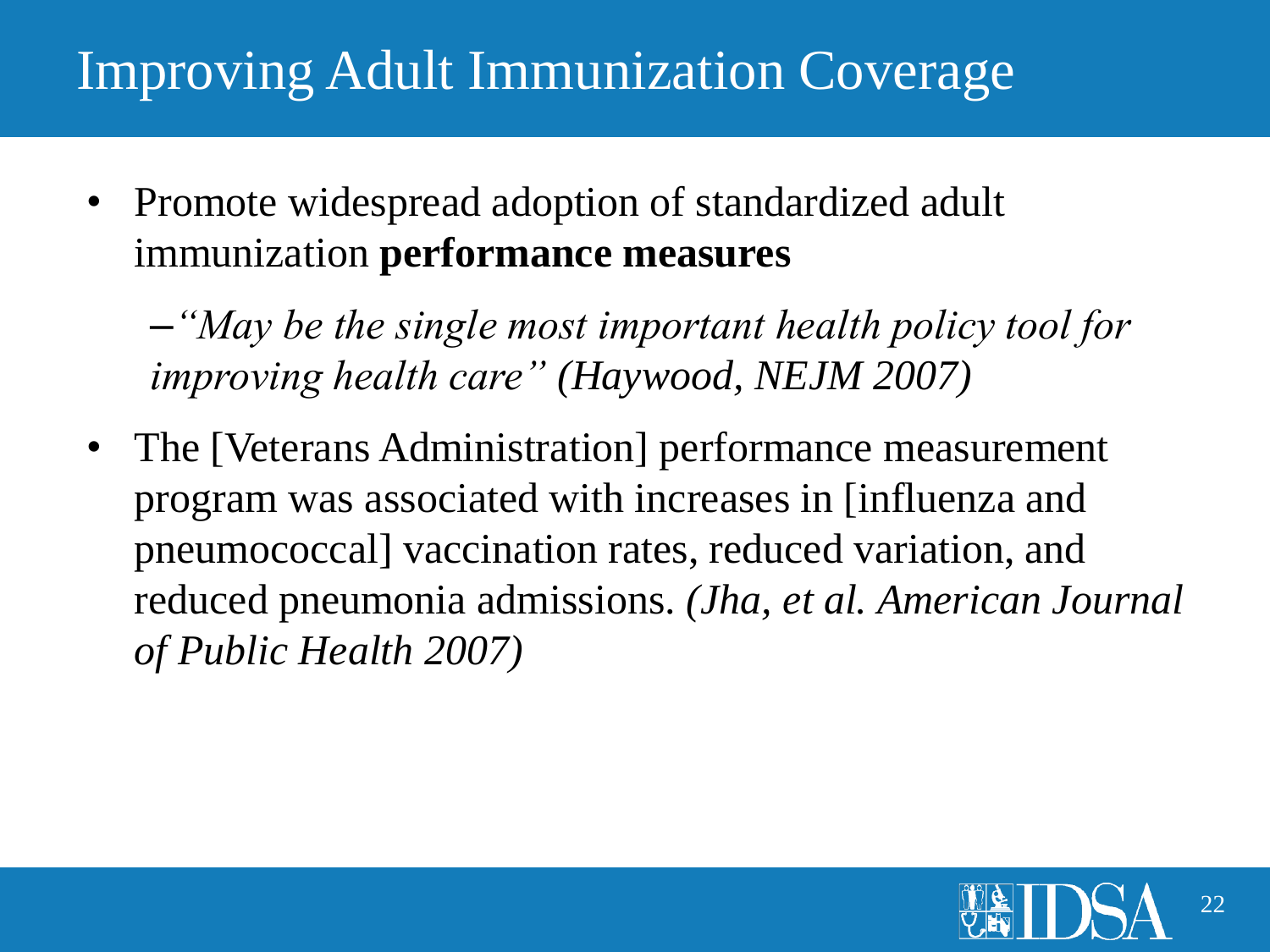![](_page_22_Picture_0.jpeg)

![](_page_22_Picture_2.jpeg)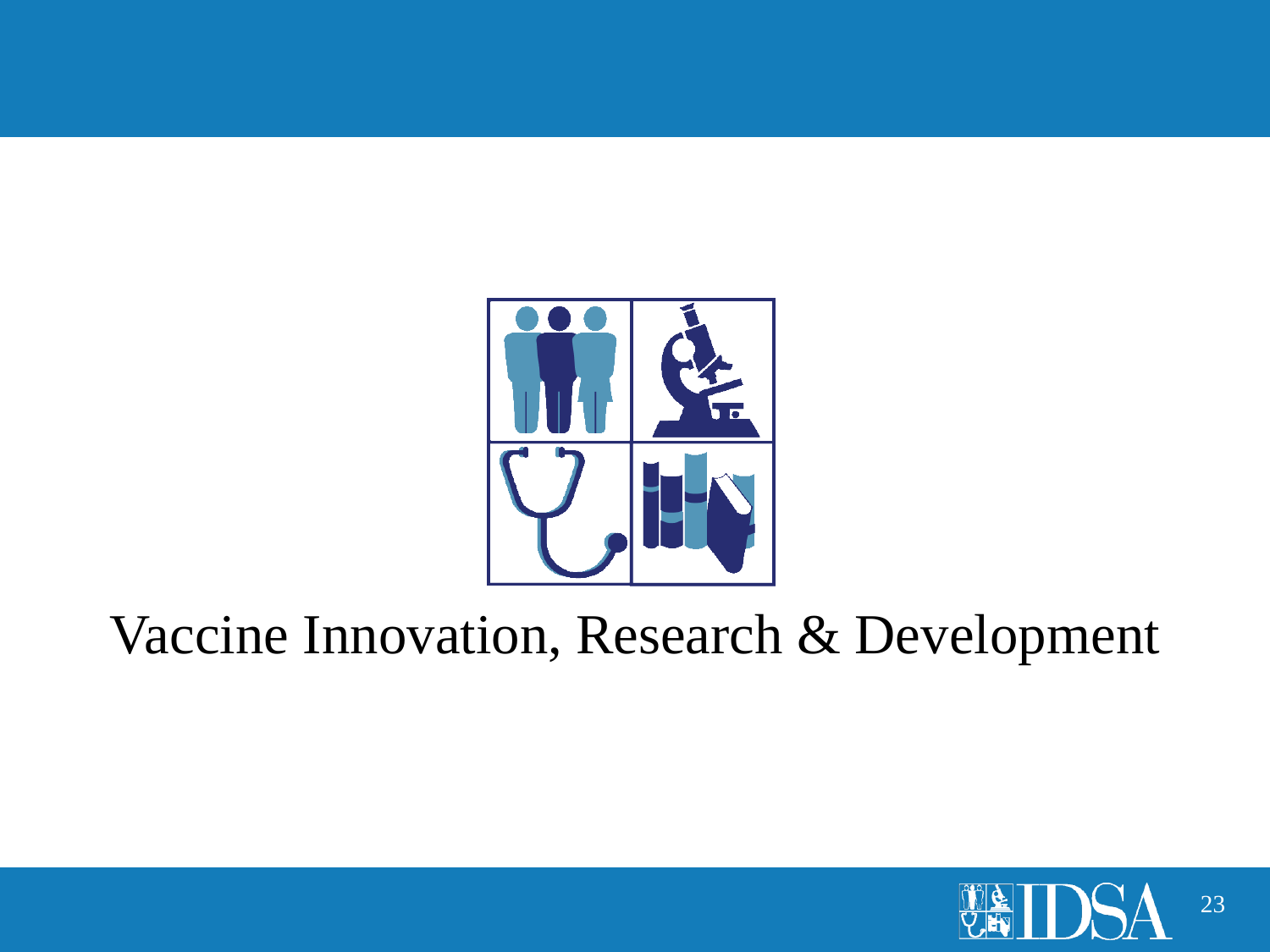- Support basic scientific research to understand the aging immune system (immunological response to vaccination).
- Prominent example: Unsatisfactory protection provided to older adults by currently available influenza vaccines.
	- Prioritize support for development of improved types of influenza vaccines, a process that can take many years.
	- In the meantime, IDSA recognizes that currently influenza vaccines offer the best available protection and strongly supports their use according to ACIP guidance.

![](_page_23_Picture_5.jpeg)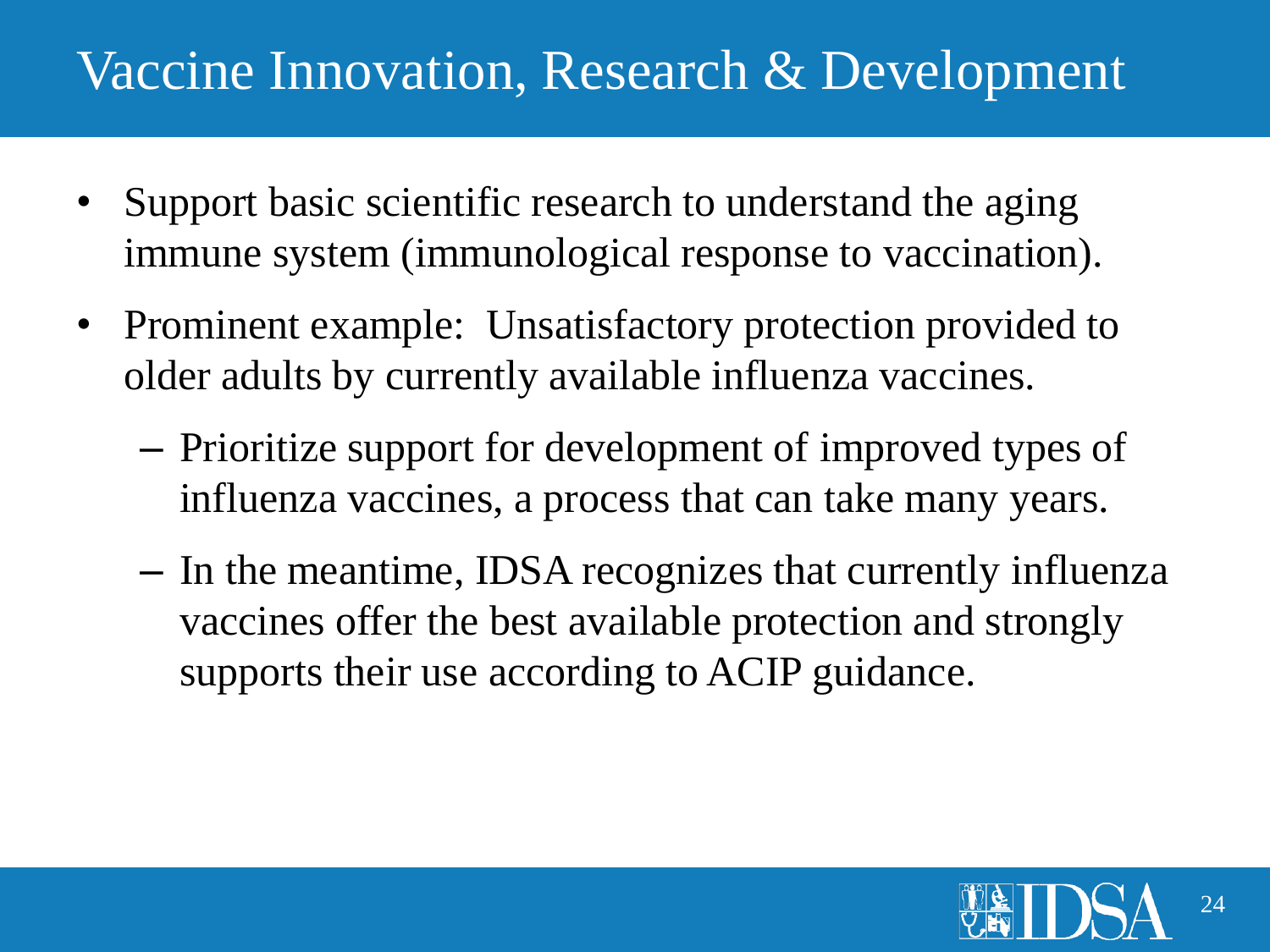- Promote *Product Development Partnerships*
	- Private sector (industry), public sector, academia
- Adopt *Target Product Profiles for vaccine development*
	- Incentivize vaccine manufacturers to take public health considerations into account in vaccine development
	- Define desired characteristics and uses of vaccines to be developed, such as:
		- Target populations, indications
		- Level and duration of protection
		- Safety
		- Stability, storage, handling considerations

![](_page_24_Picture_11.jpeg)